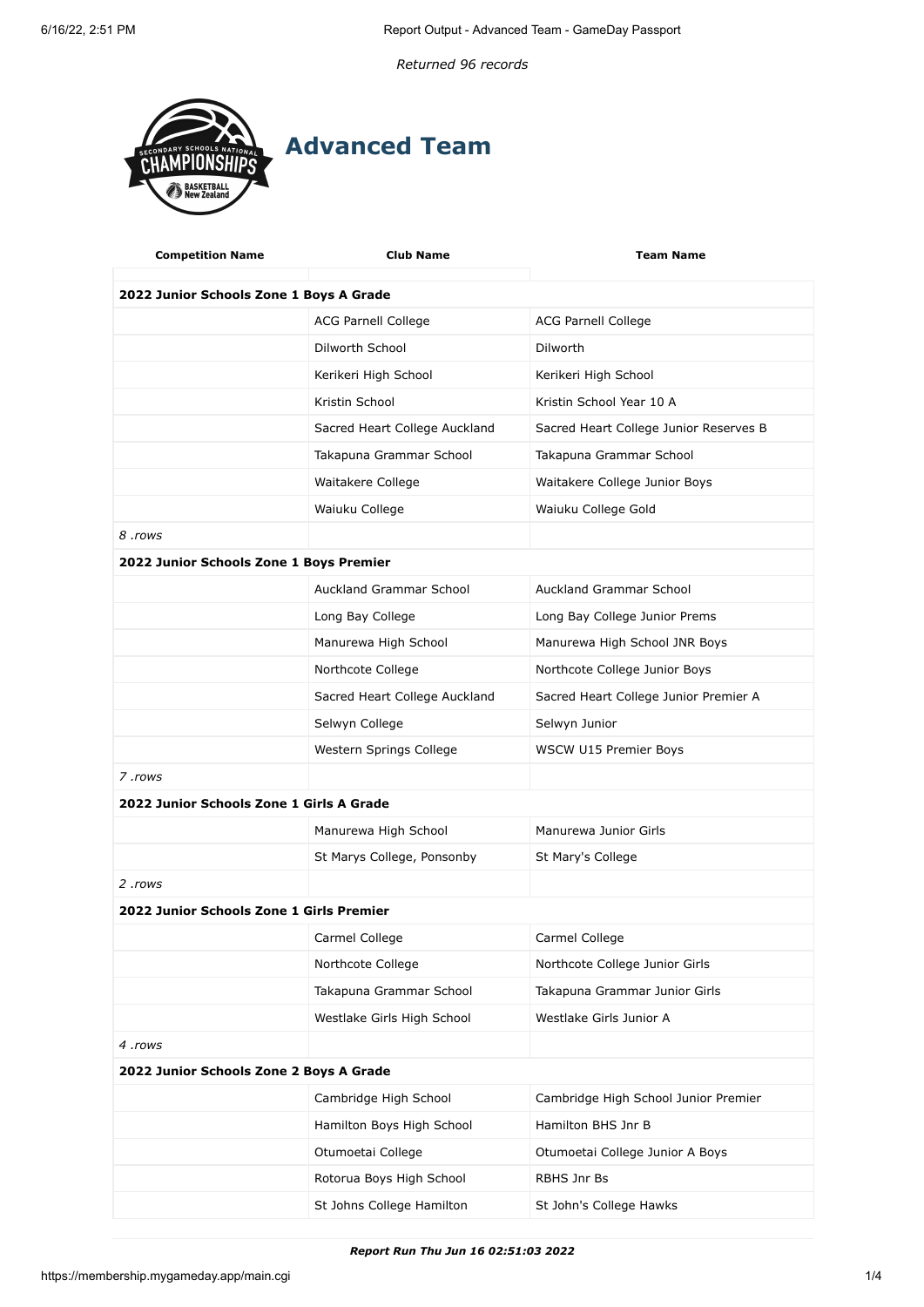| <b>Competition Name</b>                  | <b>Club Name</b>                   | <b>Team Name</b>                          |  |  |
|------------------------------------------|------------------------------------|-------------------------------------------|--|--|
|                                          | Te Kura Kaupapa Maori o Ruamata    | Te Kura Kaupapa M?ori o Ruamata           |  |  |
|                                          | Te Puke High School                | Te Puke High School                       |  |  |
| 7.rows                                   |                                    |                                           |  |  |
| 2022 Junior Schools Zone 2 Boys Premier  |                                    |                                           |  |  |
|                                          | Fraser High School                 | Fraser High Junior A Boys                 |  |  |
|                                          | Gisborne Boys High School          | Gisborne Boys' High School Junior Premier |  |  |
|                                          | Hamilton Boys High School          | Hamilton BHS JNR PREMIER                  |  |  |
|                                          | Rotorua Boys High School           | <b>RBHS JUNIOR A'S</b>                    |  |  |
|                                          | St Johns College Hamilton          | St John's College Falcons                 |  |  |
|                                          | Tauranga Boys' College             | Tauranga Boys' Junior Prems               |  |  |
| 6.rows                                   |                                    |                                           |  |  |
| 2022 Junior Schools Zone 2 Girls A Grade |                                    |                                           |  |  |
|                                          | Paeroa College                     | Paeroa College                            |  |  |
|                                          | Taupo-nui-a-Tia College            | Taupo-nui-a-Tia College Junior Girls      |  |  |
| 2.rows                                   |                                    |                                           |  |  |
| 2022 Junior Schools Zone 2 Girls Premier |                                    |                                           |  |  |
|                                          | Rotorua Girls High School          | RGHS JA1                                  |  |  |
|                                          | Tauranga Girls College             | Tauranga Girls' College Junior A          |  |  |
| 2 .rows                                  |                                    |                                           |  |  |
| 2022 Junior Schools Zone 3 Boys A Grade  |                                    |                                           |  |  |
|                                          | Feilding High School               | Feilding High School Junior Boys          |  |  |
|                                          | Francis Douglas Memorial College   | Francis Douglas Memorial College 9A       |  |  |
|                                          | Hutt Valley High School            | Hutt Valley High School                   |  |  |
|                                          | New Plymouth Boys High School      | New Plymouth Boys High                    |  |  |
|                                          | Newlands College                   | <b>Newlands College</b>                   |  |  |
| 5 .rows                                  |                                    |                                           |  |  |
| 2022 Junior Schools Zone 3 Boys Premier  |                                    |                                           |  |  |
|                                          | Francis Douglas Memorial College   | Francis Douglas Memorial College Junior A |  |  |
|                                          | Hastings Boys High School          | <b>HBHS Junior A Team</b>                 |  |  |
|                                          | Hutt International Boys' School    | Hutt International Boys School            |  |  |
|                                          | Kapiti College                     | Kapiti College Junior A Boys              |  |  |
|                                          | Onslow College                     | Onslow College Junior A Boys              |  |  |
|                                          | Opunake High School                | Opunake High School                       |  |  |
|                                          | Palmerston North Boys High School  | PNBHS Junior A                            |  |  |
|                                          | St John's College Hastings         | St John's College Hastings                |  |  |
|                                          | St Patricks College, Kilbirnie     | St Patrick's College                      |  |  |
|                                          | St Patrick's College, Silverstream | Stream Junior A                           |  |  |
|                                          | Waiopehu College                   | Waiopehu College                          |  |  |
|                                          | Waitara High School                | Waitara High School                       |  |  |
|                                          | Wellington College                 | Wellington College                        |  |  |
| 13 .rows                                 |                                    |                                           |  |  |
| 2022 Junior Schools Zone 3 Girls A Grade |                                    |                                           |  |  |
|                                          | Newlands College                   | Newlands College                          |  |  |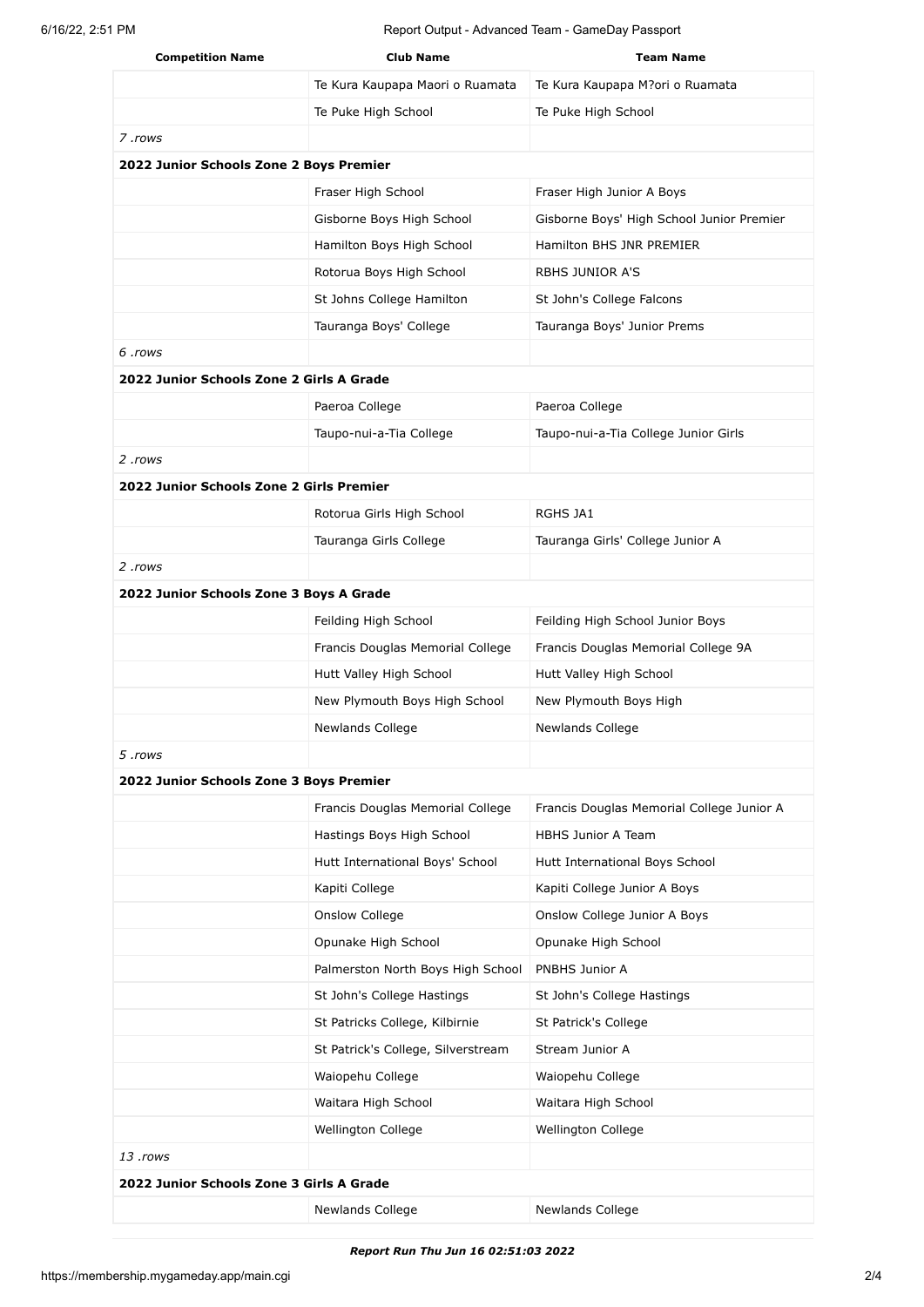| <b>Competition Name</b>                  | <b>Club Name</b>                | <b>Team Name</b>                              |
|------------------------------------------|---------------------------------|-----------------------------------------------|
| 1 .row                                   |                                 |                                               |
| 2022 Junior Schools Zone 3 Girls Premier |                                 |                                               |
|                                          | Feilding High School            | Feilding High School                          |
|                                          | New Plymouth Girls High School  | New Plymouth Girls' High School               |
|                                          | Sacred Heart College Lower Hutt | Sacred Heart College Lower Hutt               |
|                                          | St Mary's College Wellington    | St Mary's College, Wellington                 |
|                                          | Stratford High School           | Stratford High School Junior A Girls          |
| 5 .rows                                  |                                 |                                               |
| 2022 Junior Schools Zone 4 Boys A Grade  |                                 |                                               |
|                                          | Darfield High School            | Darfield High School                          |
|                                          | Greymouth High School           | Greymouth High School                         |
|                                          | Hillmorton High School          | Hillmorton High School                        |
|                                          | Nayland College                 | Nayland College Dev                           |
|                                          | Richmond View School            | <b>Richmond View School</b>                   |
|                                          | Rolleston College               | Rolleston College                             |
|                                          | Westland High School            | Westland High School                          |
| 7.rows                                   |                                 |                                               |
| 2022 Junior Schools Zone 4 Boys Premier  |                                 |                                               |
|                                          | Ashburton College               | Ashburton College                             |
|                                          | Burnside High School            | Burnside U15 A                                |
|                                          | Christ College                  | Christ's College                              |
|                                          | Christchurch Boys High School   | Christchurch Boys High School                 |
|                                          | John McGlashan College          | John McGlashan College                        |
|                                          | Kaiapoi High School             | Kaiapoi High School                           |
|                                          | Kings High School               | King's High School Junior Premiers            |
|                                          | Marlborough Boys College        | Marlborough Boys' College Junior A Basketball |
|                                          | Nayland College                 | Nayland College Tikoke                        |
|                                          | Nelson College                  | Nelson College                                |
|                                          | Rangiora High School            | Rangiora High School                          |
|                                          | Shirley Boys High School        | Shirley Junior Spartans                       |
|                                          | St Andrews College              | St. Andrew's College                          |
|                                          | Waimea College                  | Waimea College Junior A Boys                  |
|                                          | Waitaki Boys High School        | Waitaki Boys High School                      |
|                                          | Wakatipu High School            | Wakatipu High School                          |
| 16 .rows                                 |                                 |                                               |
| 2022 Junior Schools Zone 4 Girls A Grade |                                 |                                               |
|                                          | Buller High School              | <b>Buller High</b>                            |
|                                          | Greymouth High School           | Greymouth High School                         |
|                                          | Otago Girls High School         | Otago Girls' High School Junior A             |
| 3 .rows                                  |                                 |                                               |
| 2022 Junior Schools Zone 4 Girls Premier |                                 |                                               |
|                                          | Ashburton College               | Ashburton College                             |
|                                          | Kaiapoi High School             | Kaiapoi High School                           |